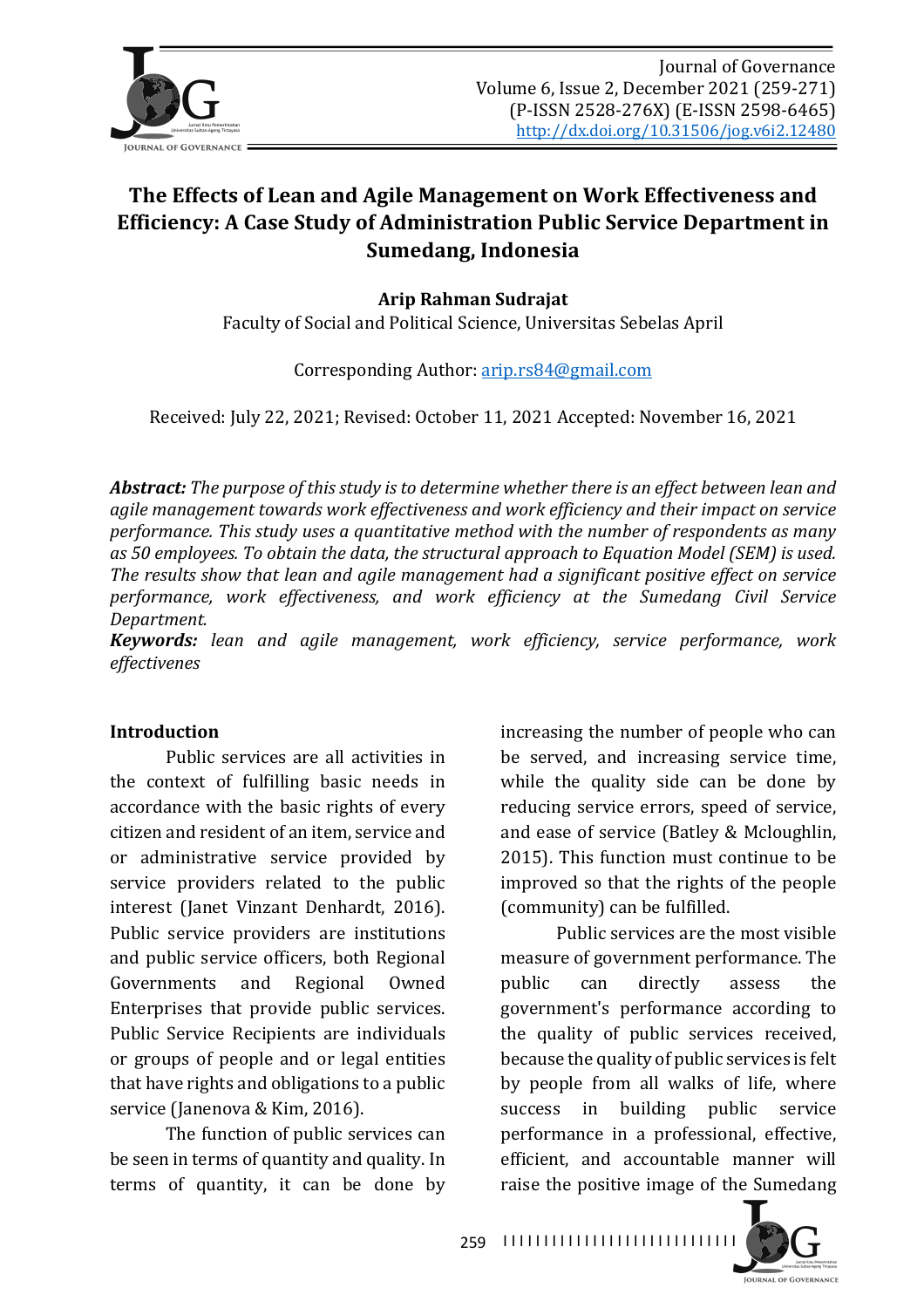Population and Civil Registration Department (Dispendukcapil) in the eyes of its citizens (Agostino & Arnaboldi, 2017).

From the description above, it is clear that the government apparatus is needed to fulfill public services in order to ensure the smoothness and integration of tasks in the implementation, the functions of government administration in a reliable, professional, efficient, and effective state administration system; where the scope of public services provided by the government apparatus includes serving, nurturing, cultivating initiatives, and the active role of the community in development. Therefore, the needs can be effective and efficient in the service performance of the Sumedang Population and Civil Registration Department (Dispendukcapil) service.

Employee work effectiveness is the beginning of organizational success because individual's effectiveness will result in group level effectiveness. The effectiveness of this group moves in an organization that has a common goal or can be said to be the level of organizational effectiveness (DeNisi & Smith, 2014). The effectiveness of employee performance may not be far from performance management to achieve success in organizations or individuals.

Efficiency is an effort to achieve maximum performance by using the available possibilities (materials, machines, and humans) in the shortest possible time, in real conditions (as long as the situation can change) in real situation or condition (as long as the condition can change) without disturbing the balance between the factors of purpose, tools, effort, and time (Ortiz-Catalan et al., 2014).

In order to achieve an effective and efficient level of service, it is necessary to have good organizational management (Hamsinah et al., 2019). This requires good organizational management, one of which is lean and agile management. Lean management is a concept to do more and more with less and less human effort, less equipment, less time, less space, to fulfill what consumers want which aims to improve the quality, safety, and efficiency of a service process. Agile is a project management process that divides a project into smaller tasks and stages. This segregation of jobs allows agile teams to include stakeholder input, reevaluate work, and take an iterative approach at each stage of the process. Based on the description above, the researcher is interested in further researching the Effect of Lean and Agile Management on Work Effectiveness and Efficiency and Its Impact on Service Performance of the Sumedang Population and Civil Registration Department (Dispendukcapil).

# **Service Performance**

Performance is a general term used for part or all of the actions or activities of an organization in a period with reference to a number of standards such as past or projected costs, on the basis of efficiency, accountability or management accountability and the like (Banker et al., 2018). Service is basically an activity or benefit offered by one party to another, essentially intangible, and does not result in ownership of anything; the production process may also not be associated with a physical product (Andrii, 2015). However, according to Ding  $&$  Keh (2017), service is an intangible product, lasts for a while, and can be felt or experienced. It means that

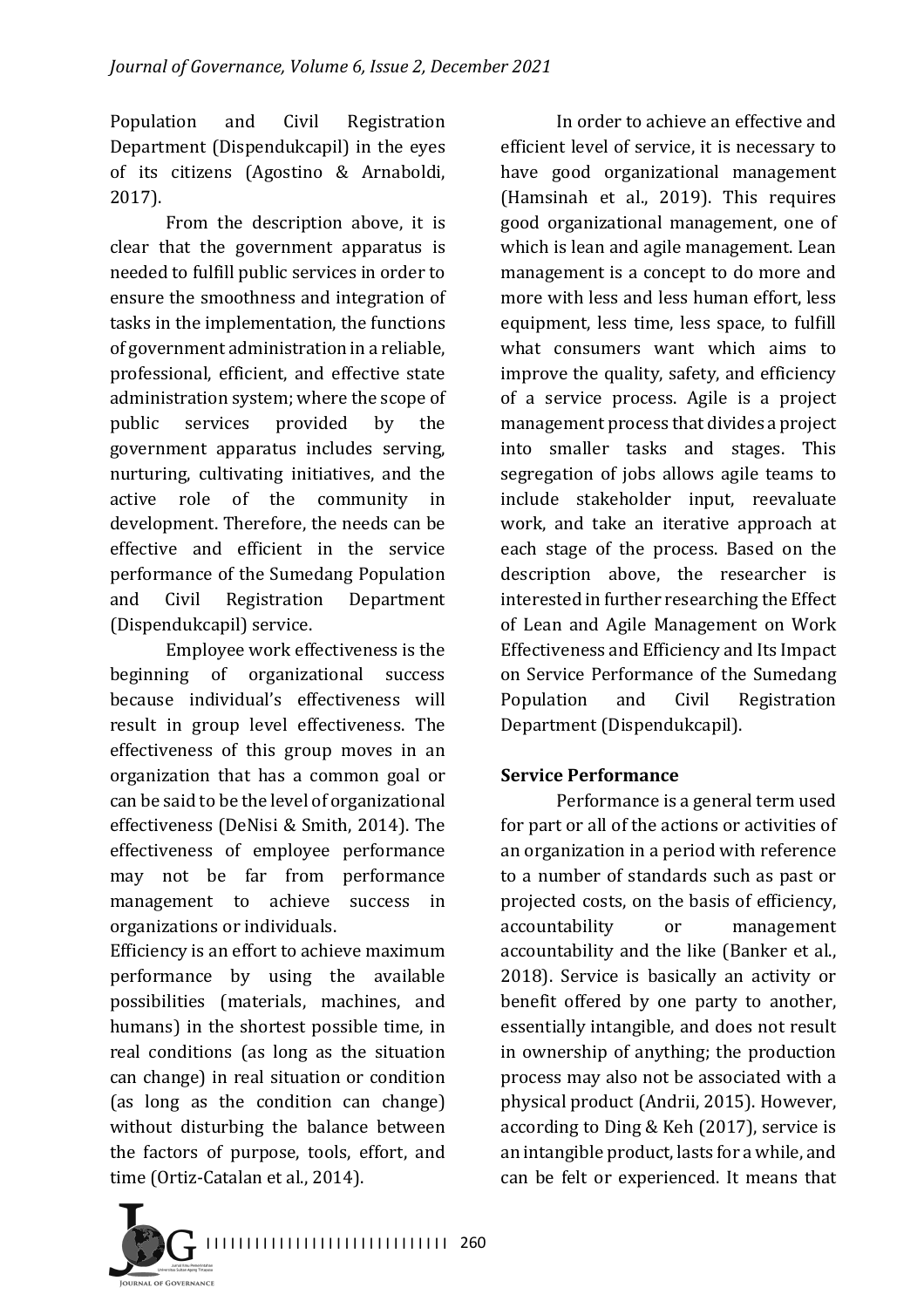service is a product that has no form so there is no form that can be owned, and lasts for a moment or does not last long. but can be experienced and felt by service recipients. From this understanding, service can be interpreted as an activity provided to help prepare and manage whether it is in the form of goods or services from one party to another (Brandsen & Honingh, 2016).

The definition of public service is based on the Decree of the Minister for Empowerment of State Apparatus No. 81 Year 1993 refined by the Decree of the Minister of Empowerment of State Apparatus No. 63 Year 2003 which states "Public services are all forms of services carried out by central, regional, and regional government agencies, or regionally owned enterprises, or stateowned enterprises in the form of goods and services, both in the context of efforts to meet the needs of the community and in the context of implementation of the provisions of laws and regulations".

The concept of performance measurement in public sector organizations is aimed at helping public managers assess the achievement of a strategy through financial and nonfinancial measuring tools (Adams et al., 2014). Public sector performance measurement is carried out to improve government performance, resource allocation and decision making, and realize public accountability and improve customer communication. Indicators of service performance variables (Speklé & Verbeeten, 2014) are in the following table.

| Indicator                  | Aspect                                                                      |  |  |
|----------------------------|-----------------------------------------------------------------------------|--|--|
| Requirement                | 1. The services provided by the Population Service are                      |  |  |
|                            | in accordance with the applicable requirements.                             |  |  |
| <b>Procedure</b>           | 2. The services provided by the Population Service are                      |  |  |
|                            | in accordance with applicable procedures.                                   |  |  |
| <b>Service Time</b>        | 3. The waiting time to get service is under 30 minutes                      |  |  |
| <b>Fees</b>                | 4. The services provided are free of charge                                 |  |  |
| Product                    | <b>Specification</b> 5. The service officers explain in detail the services |  |  |
| <b>Service Type</b>        | needed                                                                      |  |  |
| <b>Executor Competence</b> | 6. The ability of officers when providing services                          |  |  |
| <b>Executor Behavior</b>   | 7. The courtesy of officers when providing services                         |  |  |
| <b>Service Notice</b>      | 8. The ability and obligation of officers to carry out                      |  |  |
|                            | services in accordance with service standards                               |  |  |
| <b>Complaint Handling</b>  | 9. The officers provide complaint handling and follow-                      |  |  |
|                            | up                                                                          |  |  |

### Table 1. Indicator of service performance

#### Lean and Agile Management

Lean is a concept to do more and more with less and less human effort,

equipment, time, and space in fulfilling what consumers want. Lean management is an operational approach in

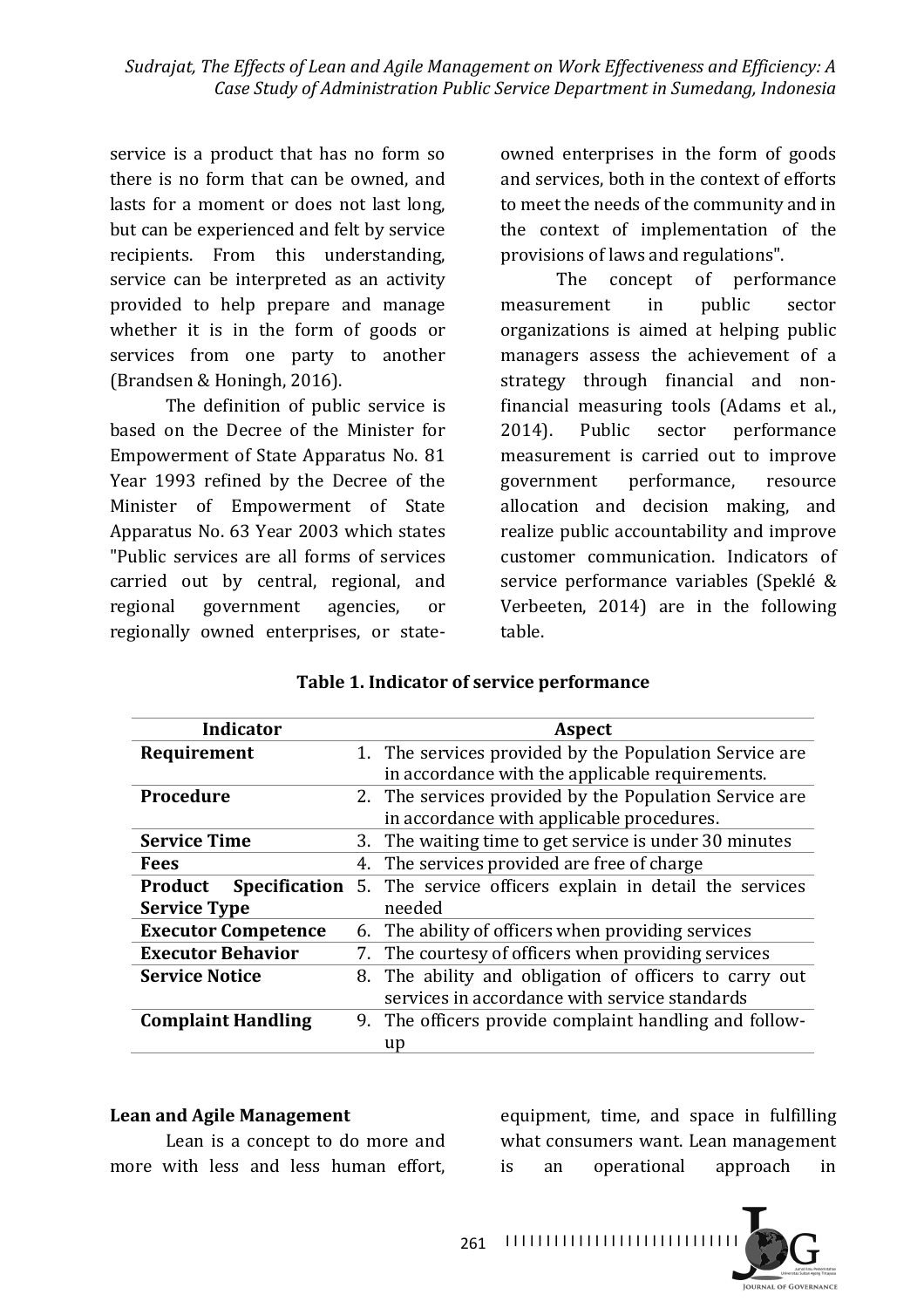organizational management (Parkhi, 2019). Another opinion states that lean is a management system and methodology that aims to improve the quality, safety, and efficiency of a service process (Khorasani et al., 2020). Lean management is driven by the philosophy of respect to people and continuous improvement (Rosin et al., 2020). This effort is carried out systematically with existing resources, focusing on customer value and removing existing waste (Lenarduzzi et al., 2021). The ultimate goal is to get process speed, quality improvement and efficiency (Mousavi Isfahani et al., 2019).

Agile is a project management process that divides a project into smaller tasks and stages (Nabass & Abdallah, 2019). This segregation of jobs allows Agile teams to include stakeholder input, reevaluate work, and take an iterative approach at each stage of the process. One of the most common approaches in Agile involves dividing work into short developmental phases, known as sprints (Ghezzi & Cavallo, 2020).

According to Nabass & Abdallah  $(2019)$ , Lean and Agile Management is supported by 5 dimensions, namely:

- a. structure & Integration,
- b. coordination,
- c. planning,
- d. resort Allocation, and
- e. communication.

#### **Work Effectiveness**

The effectiveness of this work is the ability of the company/organization in carrying out its duties and functions

without any pressure in the process (Kröll et al., 2017; Simon, 2018). Kröll et al. (2017) stated that the effectiveness of the work is also defined as a link between goals and outputs; the greater the share of output in achieving goals, the more effective an organization and/or program and/or activity is. Therefore, it can be concluded that work effectiveness is a measure of how far the target has been achieved (Schroeder et al., 2019). There are a number of factors that can have an influence on the effectiveness of work including  $1$ ) time,  $2$ ) task,  $3$ ) productivity, 3) motivation, 4) job evaluation, 5) supervision,  $6$ ) environment, and  $7$ ) facilities and infrastructure.

Work effectiveness has an approach that can be used as a measure of work effectiveness namely the source approach, process approach, and target approach (Erwinsyah, 2017). This source approach is a measurement of effectiveness through input. In this approach, it focuses on the success of the company in obtaining the right physical or non-physical resources for the company (Wataya  $&$  Shaw, 2019). The process approach is an approach to be able to measure how far the effectiveness of the implementation of the program is from the company's mechanism. The target approach is an approach that measures where the focus of attention is generated as well as the company's success in getting the results according to plan (Hietschold et al., 2014). Indicator and dimension to measure work effectiveness is in the following table.

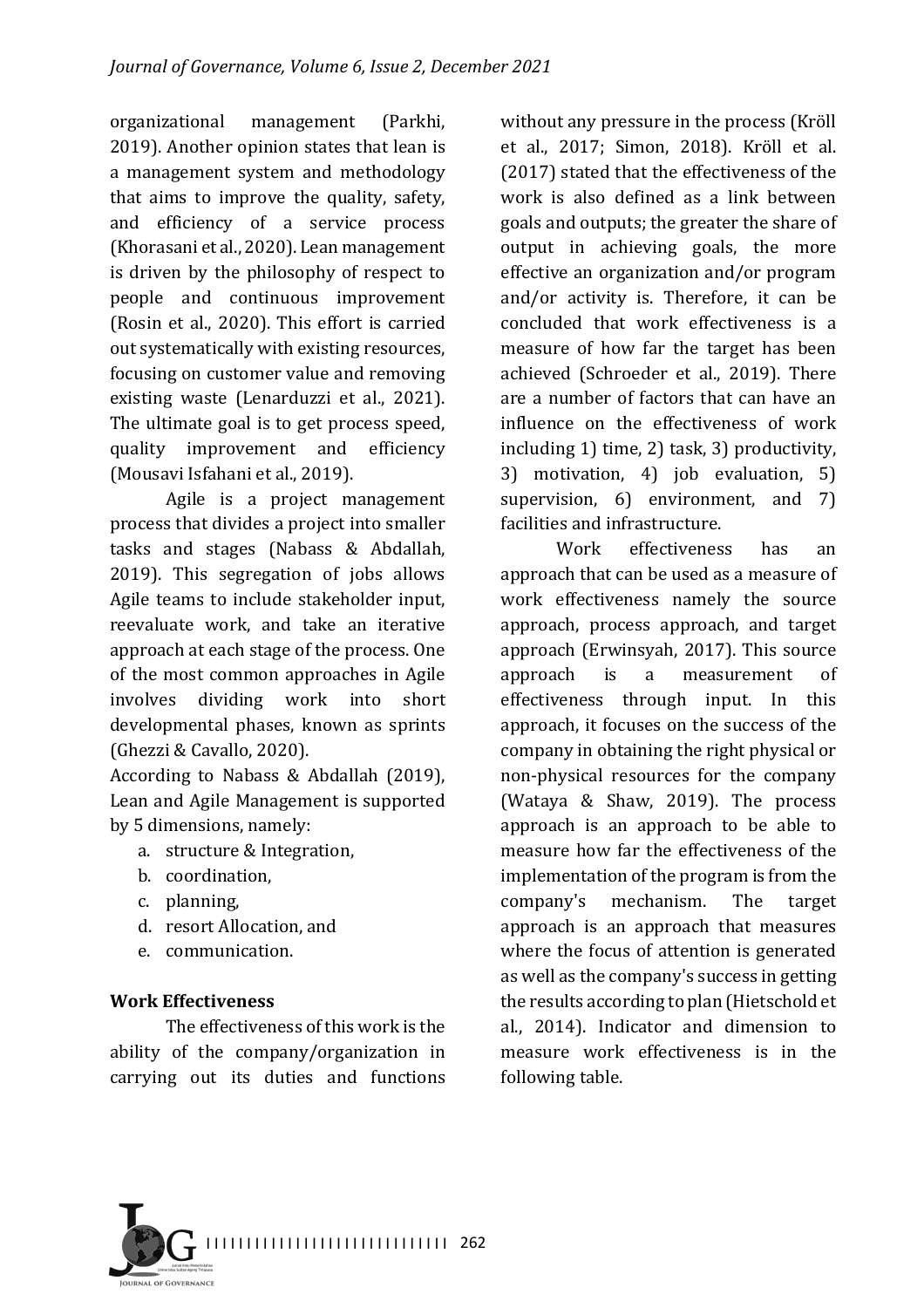| <b>Dimension</b>    | <b>Indicator</b>                                 |  |  |
|---------------------|--------------------------------------------------|--|--|
| Involvement         | 1. Transparency of the objectives to be obtained |  |  |
|                     | 2. Transparency of strategy to achieve goals     |  |  |
|                     | 3. Strong analysis and policy formulation        |  |  |
|                     | mechanisms                                       |  |  |
| Consistency         | 4. Detailed planning                             |  |  |
|                     | 5. Making the appropriate program                |  |  |
|                     | 6. Facilities and infrastructure are available   |  |  |
| <b>Adaptability</b> | 7. Effective and efficient implementation        |  |  |
|                     | 8. Implementation of monitoring and control      |  |  |
|                     | system                                           |  |  |

### **Table 2. Indicator and Dimension of Work Effectiveness**

#### **Work Efficiency**

Efficiency is an effort to achieve maximum performance by using the available possibilities (materials, machines, and humans) in the shortest possible time, in real conditions (as long as the situation can change) in real situation or condition (as long as the condition can change) without disturbing the balance between the factors of purpose, tools, effort, and time (Pacaux-Lemoine et al., 2017).

The definition of efficiency according to Schmalz et al., (2019) is the best comparison between the results obtained with the activities carried out. Working with efficiency is working with the least possible movement, effort, time, and fatigue. By using a simple way of working, using tools that can help speeding up task completion and save motion and energy; this type of person can be said to work efficiently and obtain satisfactory results.

Work efficiency indicators can be seen from the increase in time savings that show good results, work by following established effective and efficient

procedures or working methods, compliance, obedience, neatness, and accuracy of work, satisfactory volume and quality of work, attitude on the way, etc.

### **Methods**

The research method used in this study is a quantitative method. Quantitative research methods are designed to test existing hypotheses. Quantitative methods are expressed as numbers obtained from measurements using a variable scale in research. Respondents in this study were 50 employees (Sugiono, 2016).

The data analysis used a structural approach to the Equation Model (SEM) assisted by the smart PLS application. The stages of data analysis in this study are explained in the following.

1. The measurement model stage. This stage is carried out to test the validity and reliability of each indicator. The validity test in this study uses convergent validity by correlating the item score (component score) with the construct score produces the loading factor value. The instrument is

I I I I I I I I I I I I I I I I I I I I I I I I I I I I I 263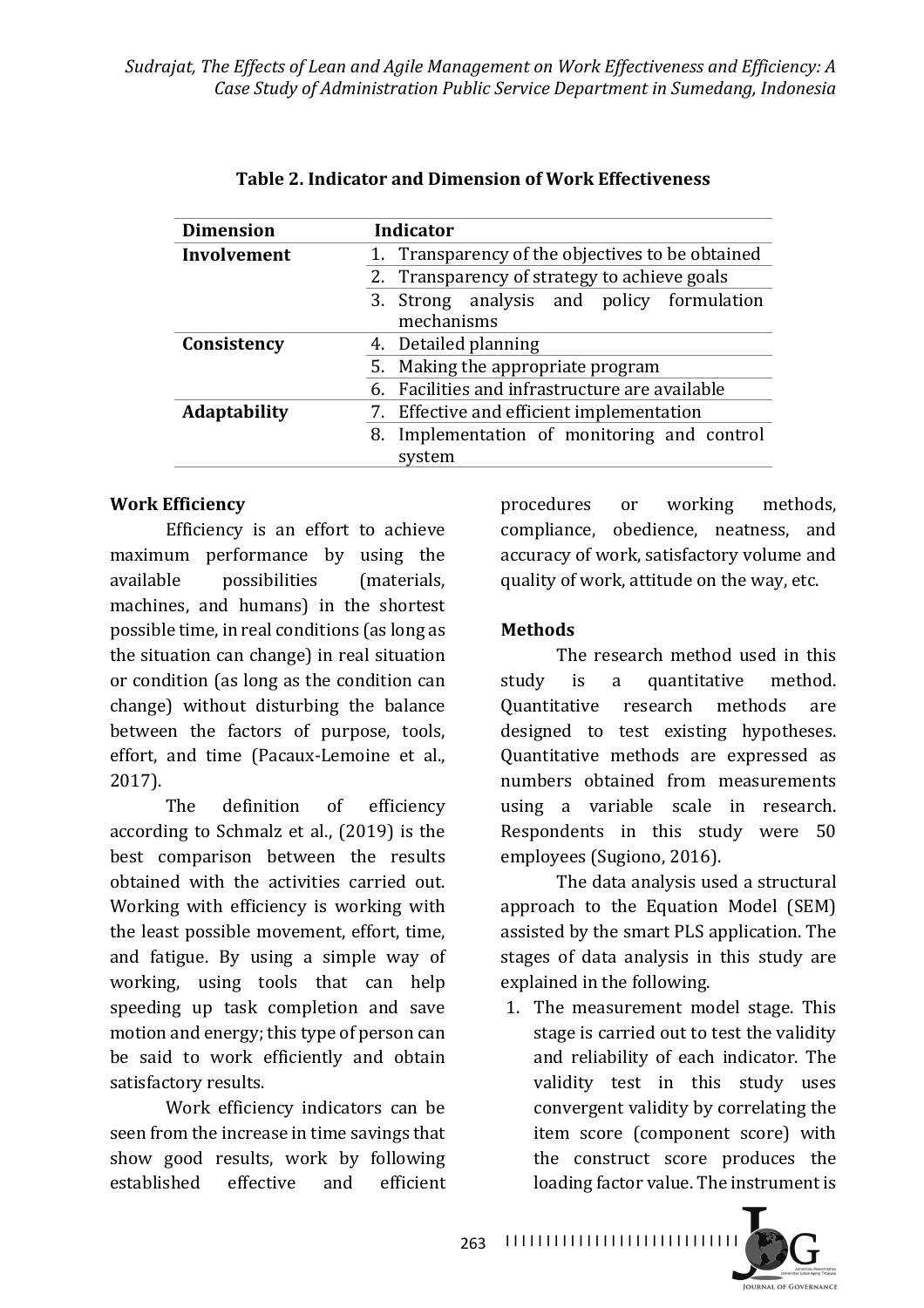declared valid if it has a loading factor value of  $> 0.6$ . After conducting the validity test, a reliability test is carried out to determine the reliability of the instrument (Petruzzo et al., 2017). Measurement of the level of reliability in this study uses alpha coefficient or Cronbach alpha and composite reliability; the item is declared reliable if it has a coefficient value  $> 0.6$ .

2. Structural Model Test Stage. This stage is a hypothesis testing stage which aims to determine whether there is an influence between variables or a correlation between constructs measured using SmartPLS. Structural or inner model is measured by looking at the r-square which shows how much influence between variables in the model. Then, proceed with the estimation of the path coefficient obtained by the bootsrapping procedure with a value that is considered significant if the  $t$ statistics is greater than 1.96, with a score of p-values is  $<0.05$ ; while to see the direction of the effect, the Beta value coefficient is used.

#### **Results and Discussion**

The research method used in this study is a quantitative method. Quantitative research methods are designed to test existing hypotheses. The data analysis used a structural approach to the Equation Model (SEM) assisted by the smart PLS application.



#### **Figure 1. Test Result**

#### **Test Outer Model Validity Test Results**

Validity test serves to measure the validity of the questionnaire. In this study, validity

I I I I I I I I I I I I I I I I I I I I I I I I I I I I I I 264 **JOURNAL OF GOVERNANCE** 

testing is carried out using convergent validity and AVE. The instrument is declared valid if the AVE value is  $> 0.05$ and the outer loading value is  $(> 0.7)$ .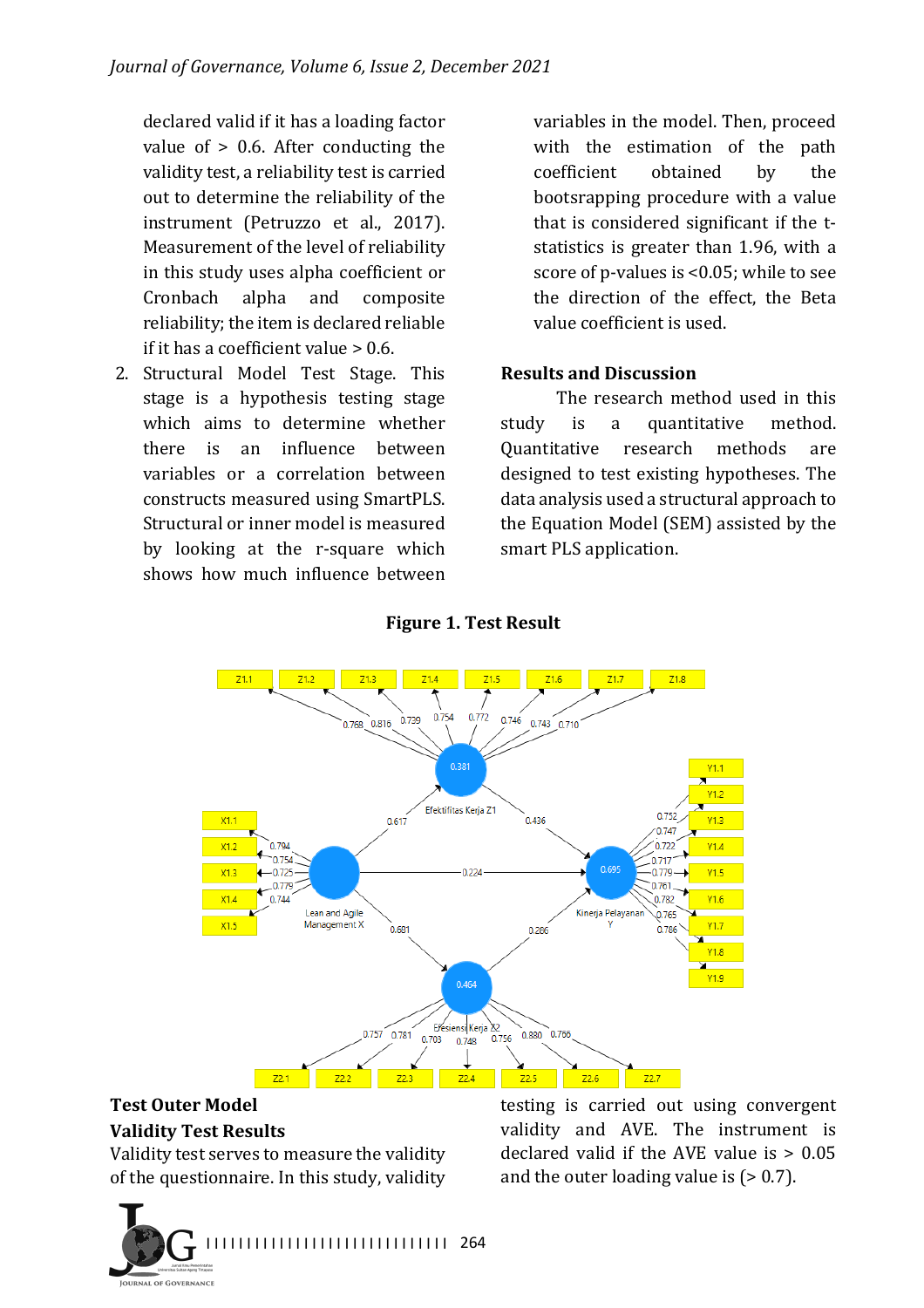| <b>Variable</b>        | Indicator<br>Code | <b>AVE</b> | <b>Outer</b><br><b>Loading</b> | <b>Result</b> |
|------------------------|-------------------|------------|--------------------------------|---------------|
|                        |                   | 0.577      |                                |               |
| <b>Lean and Agile</b>  | X1.1              |            | 0.794                          | Valid         |
| <b>Management</b>      | X1.2              |            | 0.754                          | Valid         |
| (X)                    | X1.3              |            | 0.725                          | Valid         |
|                        | X1.4              |            | 0.779                          | Valid         |
|                        | X1.5              |            | 0.744                          | Valid         |
| <b>Service</b>         | Y1.1              | 0.573      | 0.752                          | Valid         |
| Performance            | Y1.2              |            | 0.747                          | Valid         |
| (Y)                    | Y1.3              |            | 0.722                          | Valid         |
|                        | Y1.4              |            | 0.717                          | Valid         |
|                        | Y1.5              |            | 0.779                          | Valid         |
|                        | Y1.6              |            | 0.761                          | Valid         |
|                        | Y1.7              |            | 0.782                          | Valid         |
|                        | Y1.8              |            | 0.765                          | Valid         |
|                        | Y1.9              |            | 0.786                          | Valid         |
| <b>Work</b>            | Z1.1              | 0.572      | 0.768                          | Valid         |
| <b>Effectiveness</b>   | Z1.2              |            | 0.816                          | Valid         |
| (21)                   | Z1.3              |            | 0.739                          | Valid         |
|                        | Z1.4              |            | 0.754                          | Valid         |
|                        | Z1.5              |            | 0.772                          | Valid         |
|                        | Z1.6              |            | 0.746                          | Valid         |
|                        | Z1.7              |            | 0.743                          | Valid         |
|                        | Z1.8              |            | 0.710                          | Valid         |
| <b>Work</b>            | Z2.1              | 0.595      | 0.757                          | Valid         |
| <b>Efficiency (Z2)</b> | Z2.2              |            | 0.781                          | Valid         |
|                        | Z2.3              |            | 0.703                          | Valid         |
|                        | Z2.4              |            | 0.748                          | Valid         |
|                        | Z2.5              |            | 0.756                          | Valid         |
|                        | Z2.6              |            | 0.880                          | Valid         |
|                        | Z2.7              |            | 0.766                          | Valid         |

#### **Table 3. Validity Rest Result**

In this study, researchers used two types of reliability tests which are the Cronbach Alpha test and the Composite Reliability test. Cronbach Alpha measures the lowest value (lowerbound) reliability. The data is declared good if the data has a

Cronbach alpha value> 0.6. Meanwhile, composite reliability measures the actual reliability value of a variable. The data is declared to have high reliability if it has a composite reliability score >0.7.

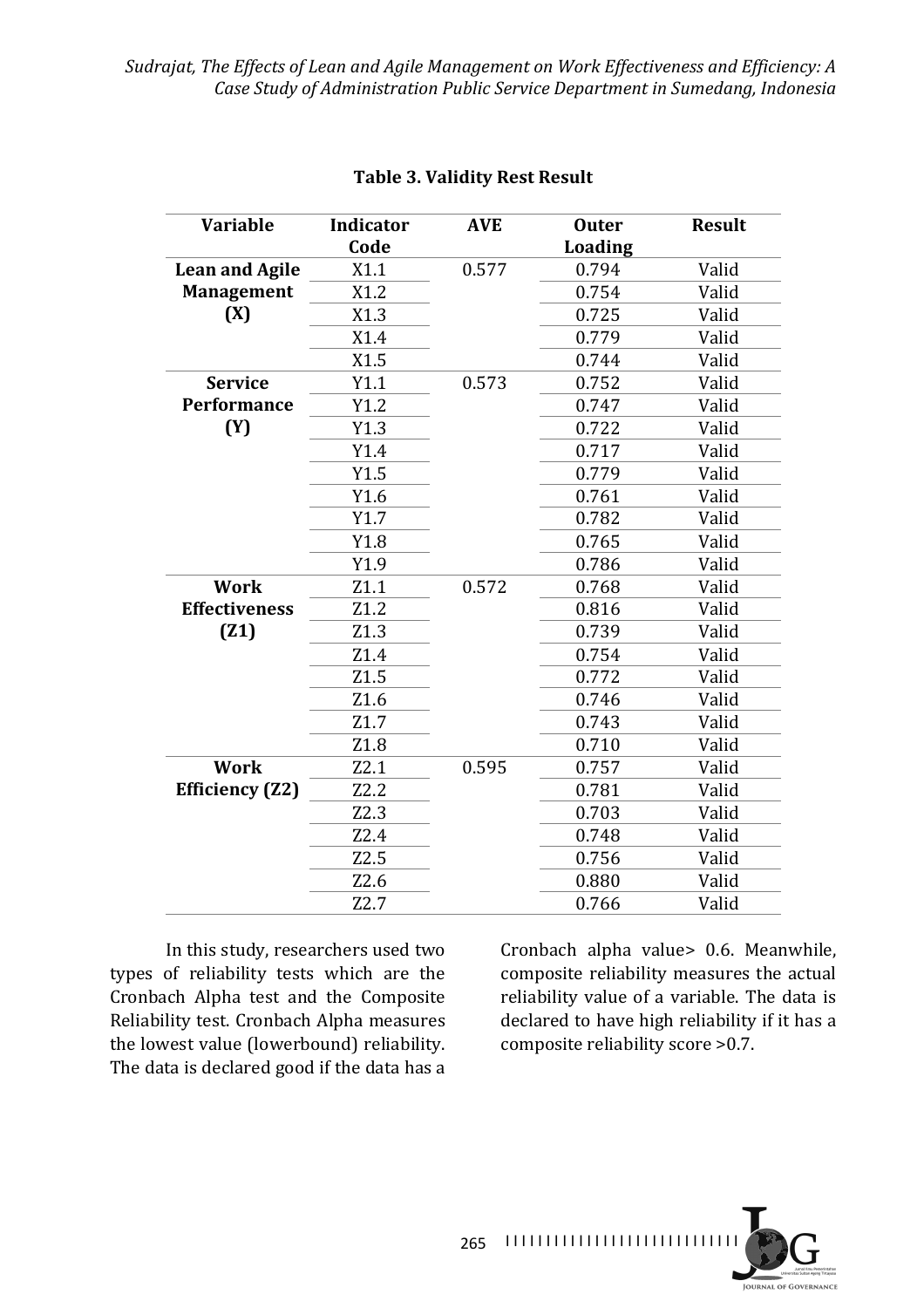| <b>Variable</b>                | Cronbach     | Composite   |
|--------------------------------|--------------|-------------|
|                                | <b>Alpha</b> | Reliability |
| <b>Lean and Agile</b>          | 0.817        | 0.872       |
| Management (X)                 |              |             |
| <b>Service Performance (Y)</b> | 0.907        | 0.923       |
| <b>Work Effectiveness (Z1)</b> | 0.893        | 0.914       |
| <b>Work Efficiency (Z2)</b>    | 0.886        | 0911        |

#### Table 4. Cronbach Alpha and Composite Reliability Test Result

Based on the calculations carried out, it is found that all items of the instrument are reliable with all variables having a Cronbach Alpha score of  $> 0.6$  and Composite Reliability of  $> 0.7$ .

#### **Inner Model Test**

Coefficient determination (R-Square) is used to measure how much endogenous variables are influenced by other variables. Based on data analysis conducted through the use of the smartPLS program, the R-Aquare value was obtained as shown in the following table.

#### **Table 5. Inner Model Test Result**

|                                | <b>R</b> Square | <b>R</b> Square<br><b>Adjusted</b> |
|--------------------------------|-----------------|------------------------------------|
| <b>Service Performance (Y)</b> | 0.695           | 0.685                              |
| <b>Work Effectiveness (Z1)</b> | 0.381           | 0.375                              |
| <b>Work Efficiency (Z2)</b>    | 0.464           | 0.458                              |

#### **Hypothesis Test**

#### **Table 6. Hypothesis Test Result**

|                                                                                     | Original<br>Sample (0) | <b>Statistics</b><br>( 0 STDEV ) | P<br><b>Value</b><br>S |
|-------------------------------------------------------------------------------------|------------------------|----------------------------------|------------------------|
| Lean and Agile Management $(X) \rightarrow$<br><b>Service Performance (Y)</b>       | 0.224                  | 1.981                            | 0.048                  |
| Lean and Agile Management $(X) \rightarrow 0.617$<br><b>Work Effectiveness (Z1)</b> |                        | 8.254                            | 0.000                  |
| Lean and Agile Management $(X) \rightarrow 0.681$<br><b>Work Efficiency (Z2)</b>    |                        | 9.816                            | 0.000                  |
| Work Effectiveness (Z1) -> Service<br>Performance (Y)                               | 0.436                  | 4.865                            | 0.000                  |
| (Z2)<br>Work Efficiency<br><b>Service</b><br>$\rightarrow$<br>Performance (Y)       | 0.286                  | 3.496                            | 0.001                  |

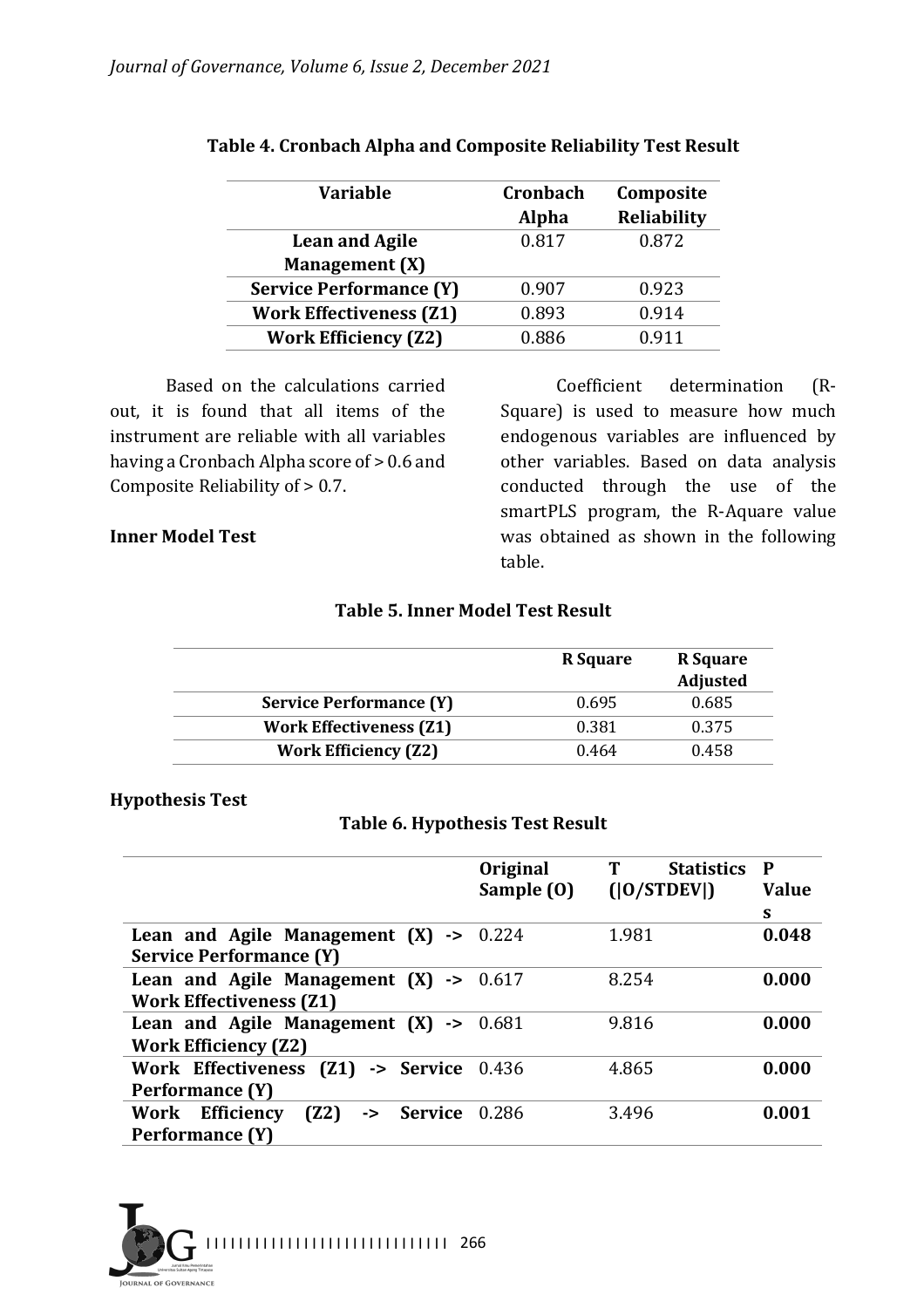The results of testing the first hypothesis, which is lean and agile management toward service performance, obtained a positive beta score  $(0.200)$  with a t-statistic of  $1.981$  (p>  $1.96$ ) and p-values of  $0.048$  (p <  $0.05$ ) resulting a significant positive effect where lean and agile management can improve service performance. This supports the research conducted by (Hallgren & Olhager, 2009) which found that lean and agile have an effect on service performance in the manufacturing sector. This is also supported by (Cheung et al., 2018) which found that lean and agile management improve supply and performance in the information technology sector. Lean and agile management is a combination of two methodologies. Lean is a management system and methodology that aims to improve the quality, safety, and efficiency of a service process, while agile management is a project management process that divides a project into smaller tasks and stages. Lean management effort is carried out systematically with existing resources, focusing on customer value and removing existing waste (Lenarduzzi et al., 2021). The ultimate goal is to get process speed, quality improvement and efficiency (Mousavi Isfahani et al., 2019)

The results of testing the second hypothesis, which is lean and agile management toward work effectiveness, obtained a positive beta score  $(0.200)$  with a t-statistic of 8.254 ( $p>1.96$ ) and  $p$ -values of  $0.000$  ( $p<0.05$ ) resulting a significant positive effect where lean and agile management can increase work effectiveness. This supports the opinion of (Stern, 2020) that lean and agile management can improve a project better,

faster and more cost-effectively. There are a number of factors that can or can have an influence on the effectiveness of work including  $1$ ) time,  $2$ ) task,  $3$ ) productivity, 3) motivation, 4) job evaluation, 5) supervision,  $6$ ) environment, and  $7$ ) facilities and infrastructure. The purpose of Lean and Agile is about contributing to overall citizen satisfaction. This is accomplished by optimizing value and by delivering services faster (Stern, 2020). Therefore, in this case, the application of lean and agile management is a solution to increase work effectiveness.

The results of testing the third hypothesis, which is lean and agile management toward work efficiency, obtained a positive beta score  $(0.200)$  with a t-statistic of 9.816 ( $p>1.96$ ) and  $p$ -values of  $0.000$  ( $p<0.05$ ) resulting a significant positive effect where lean and agile management can improve work efficiency. In this study, indicators of work efficiency include increasing time savings with good results, working by following established effective and efficient procedures or working methods, compliance, obedience, neatness and accuracy of work, satisfactory volume and quality of work, attitude on the job, and so on. Therefore, the application of lean and agile management is a solution to increase work efficiency.

The results of testing the fourth hypothesis, which is work effectiveness toward service performance, obtained a positive beta score  $(0.200)$  with a tstatistic of 4.865 ( $p$  > 1.96) and  $p$ -values of  $0.000$  (p < $0.05$ ) resulting a significant positive effect where work effectiveness can increase work efficiency. This is in line with research conducted by Simon (2018)



I I I I I I I I I I I I I I I I I I I I I I I I I I I I I 267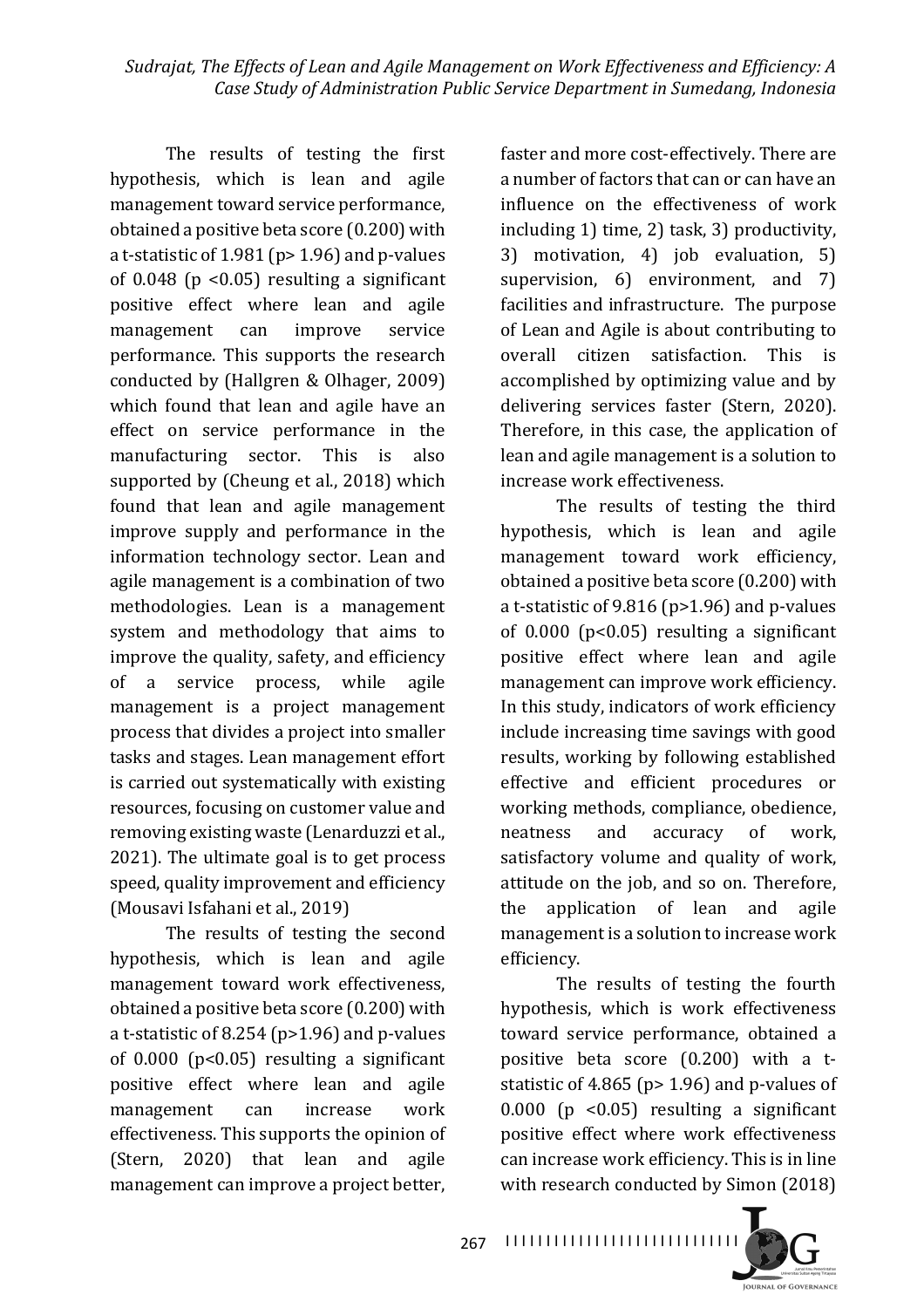where employee work effectiveness has a positive and significant relationship to the quality of public services.

The results of testing the fifth hypothesis, which is work efficiency toward service performance, obtained a positive beta score  $(0.200)$  with a tstatistic of 3.496 ( $p$  > 1.96) and  $p$ -values of 0.001 ( $p \le 0.05$ ) resulting in a significant positive effect where work efficiency can increase service performance. This is in line with research conducted by SYAM, (2020) which states that there is a significant effect of work efficiency on employee performance.

### **Conclusion**

According to the research and discussion that has been carried out, it can be concluded that Lean and agile management have a significant positive effect on service performance, work effectiveness, and work efficiency. There are a number of factors that can have an influence on the effectiveness of work including  $1$ ) time,  $2$ ) task,  $3$ ) productivity, 3) motivation, 4) job evaluation, 5) supervision,  $6$ ) environment, and  $7$ ) facilities and infrastructure. In addition, work effectiveness and efficiency also have a significant positive effect on service performance.

# **About Author**

**Arip Rahman Sudrajat** is a Lecturer of FISIP Universitas Sebelas April

# **Acknowledgments**

It must be your gratitude to anybody, institution or anything who help or contribute to author research, it can be one sentence or more.

The author would like to thank the



reviewers and the Editor in Chief who have handled the review and editorial process. The author thanks the institution Population and Civil Registration of Sumedang Regency which has supported this research

## **References**

- Adams, C. A., Muir, S., & Hoque, Z. (2014). Measurement of sustainability performance in the public sector. Sustainability **Accounting**, Management and Policy Journal. https://doi.org/10.1108/SAMPJ-04- 2012-0018
- Agostino, D., & Arnaboldi, M. (2017). Social media data used in the measurement of public services effectiveness: Empirical evidence from Twitter in higher education institutions. Public Policy and Administration. https://doi.org/10.1177/095207671 6682369
- Andrii, V. (2015). The Essence of Intangible Service as a Special Theoretical Category in the Modern Post-industrial Economics System. Procedia Economics and Finance. https://doi.org/10.1016/s2212- 5671(15)00999-5
- Banker, R. D., Byzalov, D., Fang, S., & Liang, Y. (2018). Cost Management Research. Journal of Management Accounting Research. https://doi.org/10.2308/jmar-51965
- Batley, R., & Mcloughlin, C. (2015). The Politics of Public Services: A Service Characteristics Approach. World Development. https://doi.org/10.1016/j.worlddev. 2015.05.018
- Brandsen, T., & Honingh, M.  $(2016)$ . Distinguishing Different Types of Coproduction: A Conceptual Analysis Based on the Classical Definitions.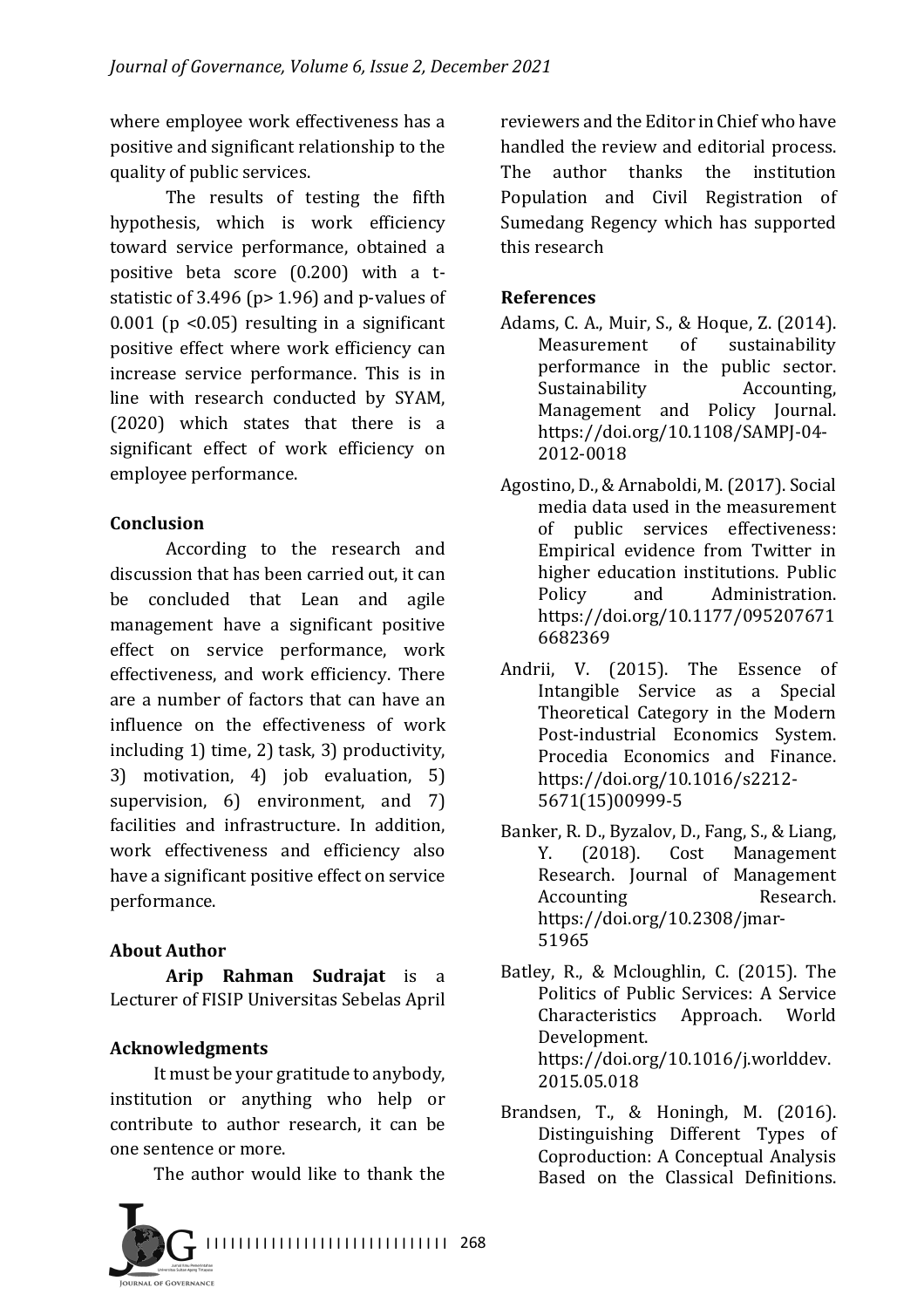Sudrajat, The Effects of Lean and Agile Management on Work Effectiveness and Efficiency: A *Case Study of Administration Public Service Department in Sumedang, Indonesia*

Public Administration Review. https://doi.org/10.1111/puar.12465

- Cheung, W., Chiang, A.-H., Sambamurthy, V., & Setia, P. (2018). Lean vs. Agile Supply Chain: The Effect of IT Architectures on Supply Chain Capabilities and Performance. Pacific Asia Journal of the Association for Information Systems. https://doi.org/10.17705/1pais.101 03
- DeNisi, A., & Smith, C. E. (2014). Performance Appraisal, Performance Management, and Firm-Level Performance: A Review, a Proposed Model, and New Directions for Future Research. Academy of Management Annals. https://doi.org/10.1080/19416520. 2014.873178
- Ding, Y., & Keh, H. T. (2017). Consumer reliance on intangible versus tangible attributes in service evaluation: the role of construal level. Journal of the Academy of Marketing Science. https://doi.org/10.1007/s11747- 017-0527-8
- Erwinsyah, A. (2017). Manajemen kelas dalam meningkatkan efektifitas proses belajar mengajar. TADBIR: Jurnal Manajemen Pendidikan Islam.
- Ghezzi, A., & Cavallo, A. (2020). Agile Business Model Innovation in Digital Entrepreneurship: Lean Startup Approaches. Journal of Business Research. https://doi.org/10.1016/j.jbusres.20 18.06.013
- Hallgren, M., & Olhager, J. (2009). Lean and agile manufacturing: External and internal drivers and performance outcomes. International Journal of Operations and Production Management.

https://doi.org/10.1108/014435709 10993456

- Hamsinah, Sjahrudin, H., & Gani, M. (2019). Jurnal organisasi dan manajemen. Jurnal Organisasi Dan Manajemen.
- Hietschold, N., Reinhardt, R., & Gurtner, S. (2014). Measuring critical success factors of TQM implementation successfully-a systematic literature review. International Iournal of Production Research. https://doi.org/10.1080/00207543. 2014.918288
- Janenova, S., & Kim, P. S. (2016). Innovating Public Service Delivery in Transitional Countries: The Case of One Stop Shops in Kazakhstan. International Iournal of Public Administration. https://doi.org/10.1080/01900692. 2015.1064445
- Janet Vinzant Denhardt, R. B. D. (2016). New Public Service: serving not steering. In American National Standard for Information Sciences.
- Khorasani, S. T., Cross, J., & Maghazei, O. (2020). Lean supply chain management in healthcare: a systematic review and meta-study. In International Journal of Lean Six Sigma. https://doi.org/10.1108/IJLSS-07- 2018-0069
- Kröll, C., Doebler, P., & Nüesch, S. (2017). Meta-analytic evidence of the effectiveness of stress management at work. European Journal of Work and Organizational Psychology. https://doi.org/10.1080/1359432X. 2017.1347157
- Lenarduzzi, V., Besker, T., Taibi, D., Martini, A., & Arcelli Fontana, F. (2021). A systematic literature review on Technical Debt prioritization: Strategies, processes, factors, and



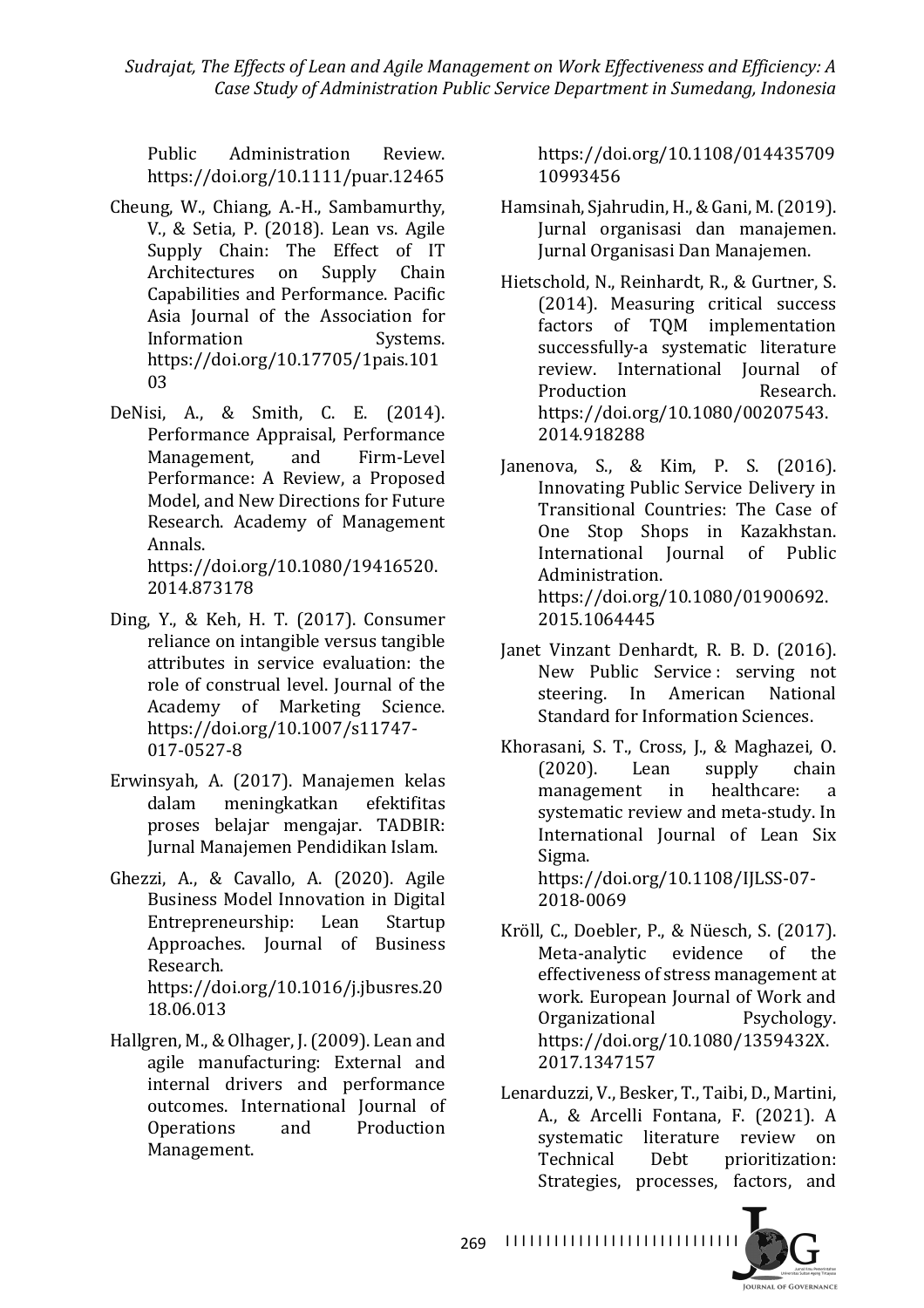tools. Journal of Systems and Software. https://doi.org/10.1016/j.jss.2020.1 10827

- Mousavi Isfahani, H., Tourani, S., & Seyedin, H. (2019). Lean management approach in hospitals: a systematic review. In International Iournal of Lean Six Sigma. https://doi.org/10.1108/IJLSS-05- 2017-0051
- Nabass, E. H., & Abdallah, A. B. (2019). Agile manufacturing and business performance: The indirect effects of operational performance dimensions. Business Process Management Journal. https://doi.org/10.1108/BPMJ-07- 2017-0202
- Ortiz-Catalan, M., Ha˚kansson, B., & Bra°nemark, R. (2014). An osseointegrated human-machine gateway for long-term sensory feedback and motor control of artificial limbs. Science Translational Medicine. https://doi.org/10.1126/scitranslme

d.3008933

- Pacaux-Lemoine, M. P., Trentesaux, D., Zambrano Rey, G., & Millot, P. (2017). Designing intelligent manufacturing systems through Human-Machine Cooperation principles: A humancentered approach. Computers and Industrial Engineering. https://doi.org/10.1016/j.cie.2017.0 5.014
- Parkhi, S. S. (2019). Lean management practices in healthcare sector: a literature review. Benchmarking. https://doi.org/10.1108/BIJ-06- 2018-0166
- Petruzzo, A., Paturzo, M., Buck, H. G., Barbaranelli, C., D'Agostino, F., Ausili, D., Alvaro, R., & Vellone, E. (2017). Psychometric evaluation of the Caregiver Preparedness Scale in

caregivers of adults with heart failure. Research in Nursing and Health. https://doi.org/10.1002/nur.21811

- Rosin, F., Forget, P., Lamouri, S., & Pellerin, R.  $(2020)$ . Impacts of Industry  $4.0$ technologies on Lean principles. International Journal of Production Research. https://doi.org/10.1080/00207543. 2019.1672902
- Schmalz, T., Schändlinger, J., Schuler, M., Bornmann, J., Schirrmeister, B., Kannenberg, A., & Ernst, M. (2019). Biomechanical and metabolic effectiveness of an industrial exoskeleton for overhead work. International Iournal of Environmental Research and Public Health.

https://doi.org/10.3390/ijerph1623 4792

- Schroeder, P., Anggraeni, K., & Weber, U. (2019). The Relevance of Circular Economy Practices to the Sustainable Development Goals. Journal of Industrial Ecology. https://doi.org/10.1111/jiec.12732
- Simon, J. (2018). PENGARUH EFEKTIVITAS KERJA PEGAWAI TERHADAP KUALITAS PELAYANAN PUBLIK DI KELURAHAN SIDORAME BARAT I KECAMATAN MEDAN PERIUANGAN. Jurnal Publik Reform UNDHAR MEDAN.
- Speklé, R. F., & Verbeeten, F. H. M. (2014). The use of performance measurement systems in the public sector: Effects on performance. Management Accounting Research. https://doi.org/10.1016/j.mar.2013. 07.004
- Stern, T. V. (2020). Lean and Agile Project Management: How to Make Any Project Better, Faster, and More Cost Effective. Lean and Agile Project Management.